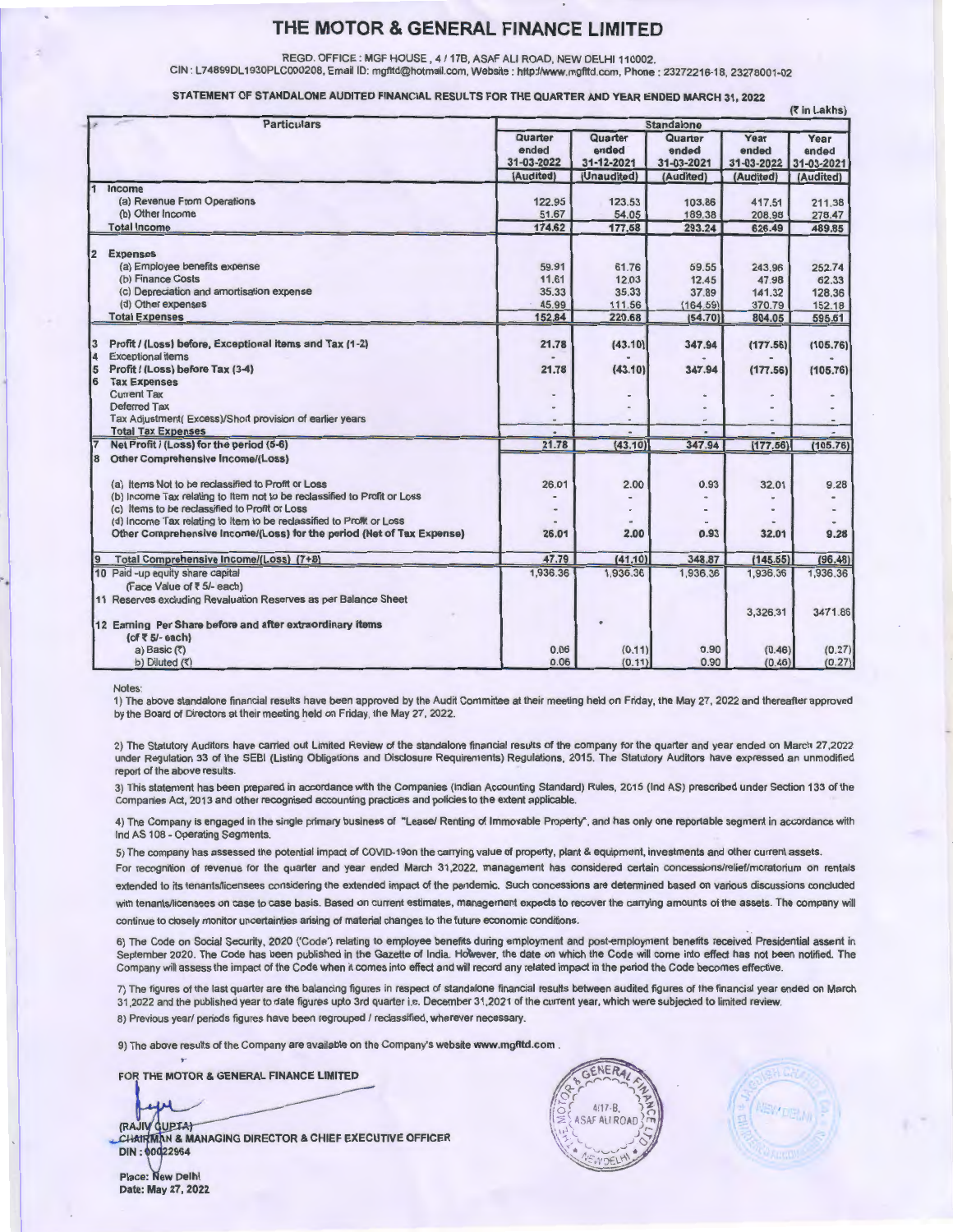REGO. OFFICE : MGF HOUSE . 4 / 178, ASAF ALI ROAD, NEW DELHI 110Q02.

CIN : L74899DL 1930PLC000208, Email ID: mgfltd@hotmail.com, Website : http://Www.mgfltd.com, Phone 23272216-18, 23278001-02

#### STATEMENT OF STANDALONE ASSETS AND LIABILITIES

|                                                                                                                                                                               | (₹ in Lakhs)                              |                                                 |  |  |  |
|-------------------------------------------------------------------------------------------------------------------------------------------------------------------------------|-------------------------------------------|-------------------------------------------------|--|--|--|
| <b>PARTICULARS</b>                                                                                                                                                            | As at<br>March 31, 2022<br><b>Audited</b> | As at<br>March<br>31.<br>2021<br><b>Audited</b> |  |  |  |
| <b>ASSETS</b>                                                                                                                                                                 |                                           |                                                 |  |  |  |
| <b>Non-Current Assets</b>                                                                                                                                                     |                                           |                                                 |  |  |  |
| (a) Property, Plant and Equipment                                                                                                                                             | 2568.51                                   | 2595.42                                         |  |  |  |
| (b) Investment Property                                                                                                                                                       | 2854.68                                   | 2976.54                                         |  |  |  |
| (c) Financial Assets                                                                                                                                                          |                                           |                                                 |  |  |  |
| (i) Investments                                                                                                                                                               | 728.72                                    | 651.74                                          |  |  |  |
| (ii) Other Financial Assets                                                                                                                                                   | 39.32                                     | 35.25                                           |  |  |  |
| (d) Deferred Tax Asset (Net)                                                                                                                                                  | 335.51<br>6526.74                         | 335.51<br>6594.46                               |  |  |  |
| <b>Current Assets</b>                                                                                                                                                         |                                           |                                                 |  |  |  |
| (a) Inventories                                                                                                                                                               | 11356.16                                  | 11356.16                                        |  |  |  |
| (b) Financial Assets                                                                                                                                                          |                                           |                                                 |  |  |  |
| (i) Trade Receivables                                                                                                                                                         | 56.69                                     | 59.17                                           |  |  |  |
| (ii) Cash and Cash Equivalents                                                                                                                                                | 4.99                                      | 5.25                                            |  |  |  |
| (iii) Bank Balances other than (ii) above                                                                                                                                     | 18.66                                     | 17.47                                           |  |  |  |
| (iv) Other Financial Assets                                                                                                                                                   | 0.94                                      | 1.12                                            |  |  |  |
| (c) Current Tax Assets (Net)                                                                                                                                                  | 83.82                                     | 125.78                                          |  |  |  |
| (d) Other Current Assets                                                                                                                                                      | 9.25                                      | 7.97                                            |  |  |  |
|                                                                                                                                                                               | 11530.51                                  | 11572.92                                        |  |  |  |
| <b>TOTAL ASSETS</b>                                                                                                                                                           | 18057.25                                  | 18167.38                                        |  |  |  |
|                                                                                                                                                                               |                                           |                                                 |  |  |  |
| <b>EUITY AND LIABILITIES</b>                                                                                                                                                  |                                           |                                                 |  |  |  |
| Equity                                                                                                                                                                        |                                           |                                                 |  |  |  |
| (a) Equity Share capital                                                                                                                                                      | 1936.36                                   | 1936.36                                         |  |  |  |
| (b) Other Equity                                                                                                                                                              | 5921.69                                   | 6067.24                                         |  |  |  |
| <b>Total Equity</b>                                                                                                                                                           | 7858.05                                   | 8003.60                                         |  |  |  |
| <b>LIABILITIES</b>                                                                                                                                                            |                                           |                                                 |  |  |  |
| <b>Non-Current Liabilities</b>                                                                                                                                                |                                           |                                                 |  |  |  |
| (a) Financial Liabilities                                                                                                                                                     |                                           |                                                 |  |  |  |
| (i) Borrowings                                                                                                                                                                |                                           |                                                 |  |  |  |
| (ii) Other Financial Liabilities                                                                                                                                              | 190.34                                    | 170.69                                          |  |  |  |
| (b) Provisions                                                                                                                                                                | 130.20                                    | 97.07                                           |  |  |  |
| (c) Other non current Liabilities                                                                                                                                             | 3586.33                                   | 3604.47                                         |  |  |  |
|                                                                                                                                                                               | 3906.87                                   | 3872.23                                         |  |  |  |
|                                                                                                                                                                               |                                           |                                                 |  |  |  |
| <b>Current Liabilities</b>                                                                                                                                                    |                                           |                                                 |  |  |  |
| (a) Financial Liabilities                                                                                                                                                     |                                           |                                                 |  |  |  |
| (i) Borrowings                                                                                                                                                                | 288.93                                    | 383.11                                          |  |  |  |
| (ii) Trade Payables                                                                                                                                                           |                                           |                                                 |  |  |  |
| (A) total outstanding dues of micro enterprises and small enterprises<br>(B) total outstanding dues of creditors other than Micro Enterprises and<br><b>Small Enterprises</b> |                                           |                                                 |  |  |  |
| (iii) Other Financial Liabilities                                                                                                                                             | 5955.94                                   | 5814.43                                         |  |  |  |
| (b) Other Current Liabilities                                                                                                                                                 | 14.44                                     | 11.78                                           |  |  |  |
| (c) Provisions                                                                                                                                                                | 33.02                                     | 82.23                                           |  |  |  |
|                                                                                                                                                                               | 6292.33                                   | 6291.55                                         |  |  |  |
| TOTAL EQUITY & LIABILITIES                                                                                                                                                    | 18057.25                                  | 18167.38                                        |  |  |  |
|                                                                                                                                                                               |                                           |                                                 |  |  |  |

FOR THE MOTOR & GENERAL FINANCE LIMITED

(RAJIV GUFTA)





N & MANAGING DIRECTOR & CHIEF EXECUTIVE OFFICER 2964

Place: New Delhi Date: May 27, 2022

.·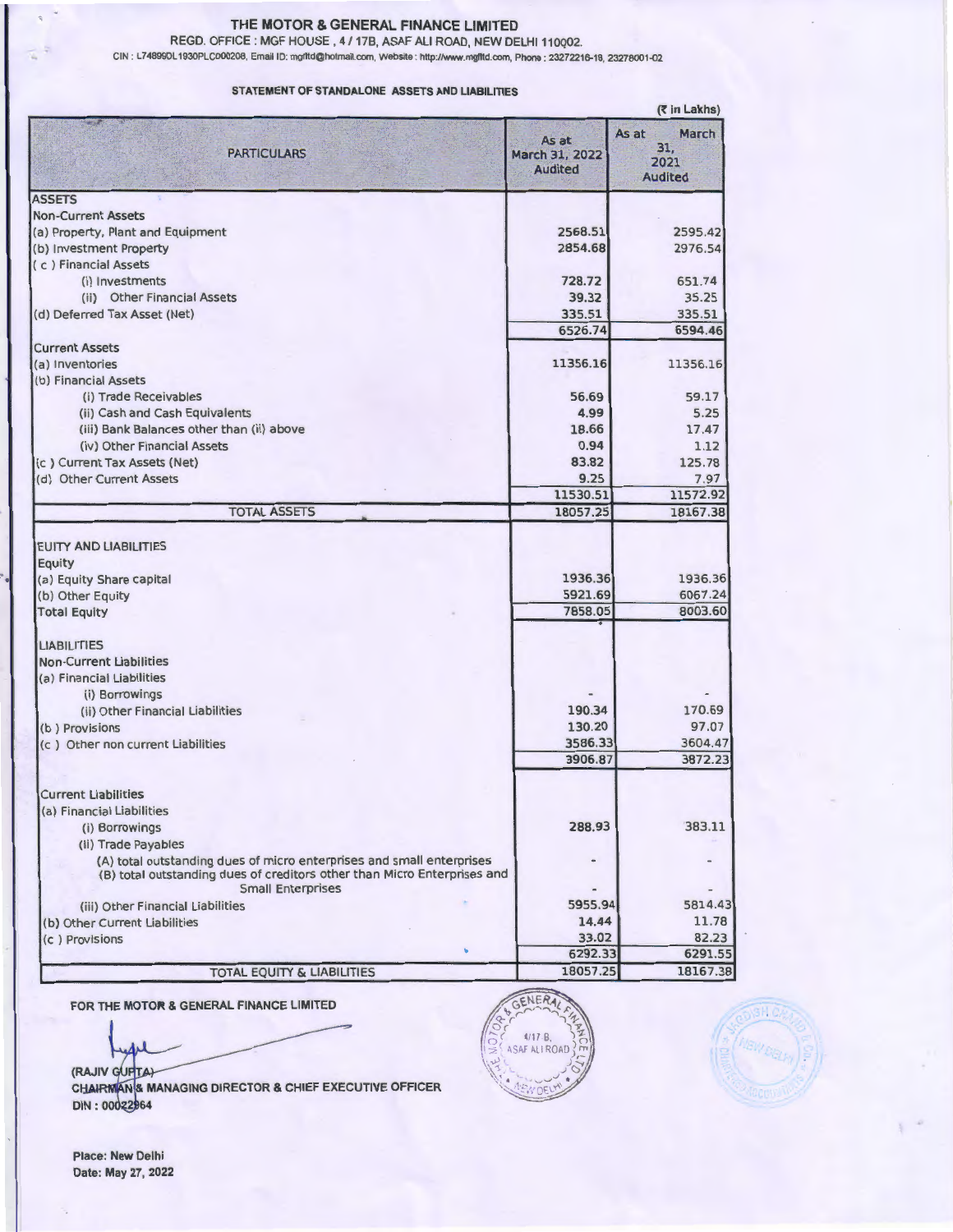## Standalone Statement of Cash Flows for the Year Ended on 31st March 2022

|                                                                                                                                                                                                                                                                                                                                   | (All amounts ₹ in lakhs unless stated otherwise) |                                                                    |
|-----------------------------------------------------------------------------------------------------------------------------------------------------------------------------------------------------------------------------------------------------------------------------------------------------------------------------------|--------------------------------------------------|--------------------------------------------------------------------|
| <b>PARTICULARS</b>                                                                                                                                                                                                                                                                                                                | For the year ended<br>on 31st March.<br>2022     | For the year ended<br>on 31st March, 2021                          |
| A. CASH FLOWS FROM OPERATING ACTIVITIES                                                                                                                                                                                                                                                                                           |                                                  |                                                                    |
| Profit/ (Loss) before tax and Extraordinary items<br>Adjustment for:                                                                                                                                                                                                                                                              | (177.56)                                         | (105.76)                                                           |
| Provision for Impairment of Investments                                                                                                                                                                                                                                                                                           | (79.76)                                          | (312.01)                                                           |
| Depreciation of Property, Plant & Equipment & Investment Property                                                                                                                                                                                                                                                                 | 141.32                                           | 128.36                                                             |
| <b>Bad Debts Written off</b><br>Property, Plant and Equipment written off                                                                                                                                                                                                                                                         |                                                  | 1.33                                                               |
| Loss on sale of Property, Plant and Equipment                                                                                                                                                                                                                                                                                     | 7.76<br>$\frac{1}{2}$                            | 6.79<br>0.48                                                       |
| <b>Credit Balances written back</b>                                                                                                                                                                                                                                                                                               |                                                  | (114.47)                                                           |
| <b>Other Non Cash Adjustments</b>                                                                                                                                                                                                                                                                                                 | 29.16                                            | 8.01                                                               |
| <b>Interest Expenses</b>                                                                                                                                                                                                                                                                                                          | 28.33                                            | 35.80                                                              |
| Interest on deposits from Bank & others                                                                                                                                                                                                                                                                                           | (2.69)                                           | (17.58)                                                            |
| <b>Operating Profit before Working Capital Changes</b>                                                                                                                                                                                                                                                                            | (53.44)                                          | (369.05)                                                           |
| Movements in working capital:                                                                                                                                                                                                                                                                                                     |                                                  |                                                                    |
| Decrease /(Increase) in Other Financial Assets                                                                                                                                                                                                                                                                                    | 0.18                                             | 0.15                                                               |
| Decrease /(Increase) in Loans<br>Decrease/(Increase) in Inventories                                                                                                                                                                                                                                                               | (4.07)                                           |                                                                    |
| Decrease/(Increase) in Trade receivables                                                                                                                                                                                                                                                                                          | 2.48                                             | (2059.50)<br>64.31                                                 |
| Decrease/(Increase) in Other Current Assets                                                                                                                                                                                                                                                                                       | (1.28)                                           | 10.37                                                              |
| (Decrease)/ Increase in Provisions                                                                                                                                                                                                                                                                                                | (16.08)                                          | (9.69)                                                             |
| (Decrease) /Increase in Other Financial Liabilities                                                                                                                                                                                                                                                                               | 156.58                                           | 2793.39                                                            |
| (Decrease) /Increase in Other Liabilities                                                                                                                                                                                                                                                                                         | (15.48)                                          | 69.94                                                              |
| Cash generated from Operations before Extra Ordinary Items                                                                                                                                                                                                                                                                        | 68.89                                            | 499.92                                                             |
| <b>Direct Taxes Paid</b>                                                                                                                                                                                                                                                                                                          | (41.96)                                          | (140.25)                                                           |
| Net cash flows from operating activities (A)                                                                                                                                                                                                                                                                                      | 110.85                                           | 640.17                                                             |
| <b>B. CASH FLOWS FROM INVESTING ACTIVITIES</b>                                                                                                                                                                                                                                                                                    |                                                  |                                                                    |
| Purchase of Property, Plant & Equipment & Investment Properties<br>Sale of Property, Plant & Equipment                                                                                                                                                                                                                            | (0.31)                                           | (570.53)<br>2.00                                                   |
| Sale of Investments                                                                                                                                                                                                                                                                                                               | 5.63                                             |                                                                    |
| Decrease /(Increase) in Other Bank Balance                                                                                                                                                                                                                                                                                        | (1.19)                                           | (0.94)                                                             |
| Interest Received (Net of Tax Deducted at Source)                                                                                                                                                                                                                                                                                 | 2.69                                             | 17.58                                                              |
| Net cash flows from/(used in) investing activities (B)                                                                                                                                                                                                                                                                            | 6.82                                             | (551.89)                                                           |
| C. CASH FLOWS FROM FINANCING ACTIVITIES<br>Increase/(Decrease) in Non Current Borrowing                                                                                                                                                                                                                                           |                                                  |                                                                    |
| Increase/(Decrease) in Current Borrowing                                                                                                                                                                                                                                                                                          | (94.18)                                          | (55.82)                                                            |
| <b>Interest Expenses</b>                                                                                                                                                                                                                                                                                                          | (28.33)                                          | (35.80)                                                            |
| Net cash flows from/(used in) flnancing activities (C)                                                                                                                                                                                                                                                                            | (122.51)                                         | (91.62)                                                            |
| Net increase/(decrease) in cash and cash equivalents $(A+B+C)$                                                                                                                                                                                                                                                                    | (4.84)                                           | (3.34)                                                             |
|                                                                                                                                                                                                                                                                                                                                   |                                                  |                                                                    |
| Cash and Cash Equivalents - Opening<br>Cash and Cash Equivalents - Closing                                                                                                                                                                                                                                                        | (6.86)<br>(11.70)                                | (3.52)<br>(6.86)                                                   |
| i) The above Cash flow statement has been prepared under the "Indirect Method" as set out in Indian Accounting Standard-7,<br>"Statement of Cash Flows".<br>ii) Cash and Cash Equivalents Includes:<br>a) Cash in Hand<br>b) Balances with Banks<br>c) Flexi Deposits up to 3 months Original Maturity<br>d) Less: Bank Overdraft | 0.07<br>4.89<br>0.03<br>(16.69)                  | 0.22<br>4.65<br>0.38<br>(12.11)                                    |
| <b>TOTAL</b>                                                                                                                                                                                                                                                                                                                      | (11.70)                                          | (6.86)                                                             |
| iii) Reconciliation of Liabilities from Financing Activities                                                                                                                                                                                                                                                                      |                                                  |                                                                    |
| <b>Particulars</b>                                                                                                                                                                                                                                                                                                                |                                                  | Borrowings including Long Term and Short<br><b>Term Borrowings</b> |
| As at 1 April 2020                                                                                                                                                                                                                                                                                                                |                                                  | 438.93                                                             |
| Proceeds                                                                                                                                                                                                                                                                                                                          |                                                  | 984.58                                                             |
| Repayment                                                                                                                                                                                                                                                                                                                         |                                                  | (1040.40)                                                          |
| <b>Fair Value Changes</b>                                                                                                                                                                                                                                                                                                         |                                                  |                                                                    |
| As at 31 March 2021<br>Proceeds                                                                                                                                                                                                                                                                                                   |                                                  | 383.11<br>654.53                                                   |
| Repayment                                                                                                                                                                                                                                                                                                                         |                                                  | (748.71)                                                           |
| <b>Fair Value Changes</b>                                                                                                                                                                                                                                                                                                         |                                                  |                                                                    |
| As at 31 March 2022                                                                                                                                                                                                                                                                                                               |                                                  | 288.93                                                             |
| iv) Amounts in brackets represent Cash Outflow.<br>RAJIV GUPTA                                                                                                                                                                                                                                                                    |                                                  |                                                                    |
| Chairman & Managing Director &                                                                                                                                                                                                                                                                                                    |                                                  |                                                                    |
| <b>Chief Executive Officer</b>                                                                                                                                                                                                                                                                                                    | $4/17 - B$                                       | <b>VEW DELL'T</b>                                                  |
| DIN: 00022964                                                                                                                                                                                                                                                                                                                     | ASAF ALIROAD                                     |                                                                    |

 $1.70$ WOELH .

Chairman & Managing Director & **r**, and the Officer **Secure of the Officer** *Secure of Managing Director &*<br>Chief Executive Officer *(ASAF ALL ROAD )*  $\overline{S}$ 

Place: **New Delhi**<br>Date : **May 27, 20**22

÷,

 $\sim$ 

 $\overline{a}$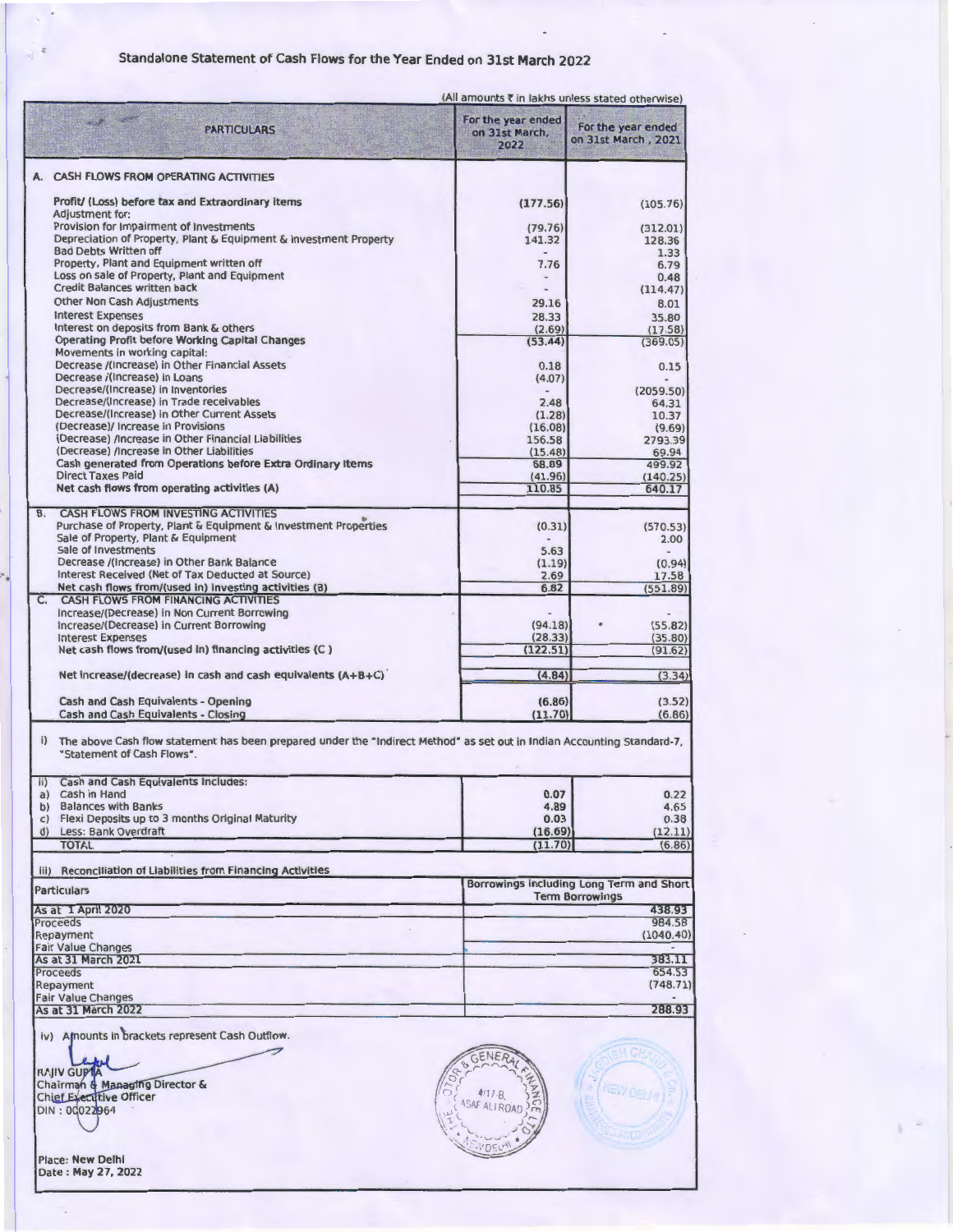REGD. OFFICE : MGF HOUSE , 4 / 17B, ASAF ALI ROAD, NEW DELHI 110002.<br>CIN : L74899DL1930PLC000208, Email ID: mgfltd@hotmail.com, Website : http://www.mgfltd.com, Phone : 23272216-18, 23278001-02

STATEMENT OF CONSOLIDATED AUDITED FINANCIAL RESULTS FOR THE QUARTER AND YEAR ENDED MARCH 31, 2022

|                | <b>Particulars</b>                                                                                |                                | (₹ In Lakhs)<br>Consolidated   |                                |                             |                                    |  |
|----------------|---------------------------------------------------------------------------------------------------|--------------------------------|--------------------------------|--------------------------------|-----------------------------|------------------------------------|--|
|                |                                                                                                   | Quarter<br>ended<br>31-03-2022 | Quarter<br>ended<br>31-12-2021 | Quarter<br>ended<br>31-03-2021 | Year<br>ended<br>31-03-2022 | <b>Year</b><br>ended<br>31-03-2021 |  |
|                |                                                                                                   | (Audited)                      | (Unaudited)                    | (Audited)                      | (Audited)                   | (Audited)                          |  |
|                | 1 Income from Operations                                                                          |                                |                                |                                |                             |                                    |  |
|                | (a) Revenue From Operations                                                                       | 122.95                         | 123.53                         | 103.86                         | 417.51                      | 211.38                             |  |
|                | (b) Other Income                                                                                  | 51.67<br>174.62                | 54.05<br>177.58                | 189.37                         | 208.98                      | 278.47<br>489.85                   |  |
|                | <b>Total Income</b>                                                                               |                                |                                | 293.23                         | 626.49                      |                                    |  |
| 2              | <b>Expenses</b>                                                                                   |                                |                                |                                |                             |                                    |  |
|                | (a) Employee benefits expense                                                                     | 59.91                          | 61.76                          | 59.56                          | 243.96                      | 252.74                             |  |
|                | (b) Finance Costs                                                                                 | 11.61                          | 12.03                          | 12.45                          | 47.98                       | 62.33                              |  |
|                | (c) Depreciation and amortisation expense                                                         | 35.33                          | 35.33                          | 37.89                          | 141.32                      | 128.36                             |  |
|                | (d) Other expenses                                                                                | 109.78                         | 111.56                         | (83.65)                        | 434.58                      | 233.12                             |  |
|                | <b>Total Expenses</b>                                                                             | 216.63                         | 220.68                         | 26.25                          | 867.84                      | 676.55                             |  |
| 3              | Profit / (Loss) before share of profit/(loss) of associates, Exceptional items and Tax<br>$(1-2)$ | (42.01)                        | (43.10)                        | 266,98                         | (241.35)                    | (186.70)                           |  |
| 4              | Share of profit/(loss) of associates (net of tax)                                                 | (8.15)                         | 1.08                           | (1.46)                         | (4.31)                      | (0.67)                             |  |
| 15             | Profit / (Loss) before, Exceptional items and Tax (3-4)                                           | (50.16)                        | (42.02)                        | 265.52                         | (245.66)                    | (187.37)                           |  |
| 6              | <b>Exceptional items</b>                                                                          |                                |                                |                                |                             |                                    |  |
| 17             | Profit / (Loss) before Tax (5-6)                                                                  | (50.16)                        | (42.02)                        | 265.52                         | (245.66)                    | (187.37)                           |  |
| 8              | <b>Tax Expenses</b>                                                                               |                                |                                |                                |                             |                                    |  |
|                | <b>Current Tax</b>                                                                                |                                |                                |                                |                             |                                    |  |
|                | Deferred Tax                                                                                      |                                |                                |                                |                             |                                    |  |
|                | Tax Adjustment(Excess)/Short provision of earlier years                                           |                                |                                |                                |                             |                                    |  |
|                | <b>Total Tax Expenses</b>                                                                         |                                |                                |                                |                             |                                    |  |
| $\overline{9}$ | Net Profit / (Loss) for the period (7-8)                                                          | (50.16)                        | (42.02)                        | 265.52                         | (245.66)                    | (187.37)                           |  |
|                | 10 Other Comprehensive Income                                                                     |                                |                                |                                |                             |                                    |  |
|                | (a) Items Not to be reclassified to Profit or Loss                                                | 26.01                          | 2.00                           | 0.93                           | 32.01                       | 9.28                               |  |
|                | (b) income Tax relating to Item not to be reclassified to Profit or Loss                          |                                |                                |                                |                             |                                    |  |
|                | (c) Share of Other Comprehensive Income of Associates accounted for using Equity<br>Method        | 7.02                           | 0.12                           | 41.07                          | 7.40                        | 41.44                              |  |
|                | (d) Items to be reclassified to Profit or Loss                                                    |                                |                                |                                |                             |                                    |  |
|                | (e) income Tax relating to Item to be reclassified to Profit or Loss                              |                                |                                |                                |                             |                                    |  |
|                | Other Comprehensive Income/(Loss) for the period (Net of Tax Expense)                             | 33.03                          | 2.12                           | 42.00                          | 39.41                       | 50.72                              |  |
|                | 11 Total Comprehensive Income (9+10)                                                              | (17.13)                        | (39.90)                        | 307.52                         | (206.25)                    | (136.65)                           |  |
|                | 12 Profit/(Loss) attributable to                                                                  |                                |                                |                                |                             |                                    |  |
|                | Owners of the Parent                                                                              | (50.16)                        | (42.02)                        | 265.52                         | (245.66)                    | (187.37)                           |  |
|                | Non Controlling Interests                                                                         |                                |                                |                                |                             |                                    |  |
|                | 13 Other Comprehensive Income attributable to                                                     |                                |                                |                                |                             |                                    |  |
|                | <b>Owners of the Parent</b>                                                                       | 33.03                          | 2.12                           | 42.00                          | 39.41                       | 50.72                              |  |
|                | <b>Non Controlling Interests</b><br>14 Total Comprehensive Income attributable to                 |                                |                                |                                |                             |                                    |  |
|                | Owners of the Parent                                                                              | (17.13)                        | (39.90)                        | 307.52                         | (206.25)                    | (136.65)                           |  |
|                | <b>Non Controlling Interests</b>                                                                  |                                |                                |                                |                             |                                    |  |
|                | 15 Paid -up equity share capital                                                                  | 1,936.36                       | 1,936.36                       | 1,936.36                       | 1,936.36                    | 1,936.36                           |  |
|                | (Face Value of ₹ 5/- each)                                                                        |                                |                                |                                |                             |                                    |  |
|                | 16 Reserves excluding Revaluation Reserves as per Balance Sheet of Previous                       |                                |                                |                                |                             |                                    |  |
|                | <b>Accounting Year</b>                                                                            |                                |                                |                                | 3,081.60                    | 3,287.85                           |  |
|                | 17 Earning Per Share before and after extraordinary items                                         |                                |                                |                                |                             |                                    |  |
|                | (of ₹ 5/- each)                                                                                   |                                |                                |                                |                             |                                    |  |
|                | a) Basic $(3)$                                                                                    | (0.13)                         | (0.11)                         | 0.69                           | (0.63)                      | (0.49)                             |  |
|                | b) Diluted $(3)$                                                                                  | (0.13)                         | (0.11)                         | 0.69                           | (0.63)                      | (0.49)                             |  |

Notes:

1) The above consolidated financial results have been approved by the Audit Committee at their meeting held on Friday, the May 27, 2022 and thereafter approved by the Board of Directors at their meeting held on Friday, the May 27, 2022.

2) This Statement has been prepared in accordance with the Companies (Indian Accounting Standard) Rules, 2015 (Ind AS) prescribed under Section 133 of the Companies Act, 2013 and other recognised accounting practices and policies to the extent applicable. The said financial results of the Company and its Associate have been prepared<br>in accordance with Ind AS 110 'Consolidated Financia

3) The Company is engaged in the single primary business of "Lease/ Renting of Immovable Property", and has only one reportable segment in accordance with Ind AS 108 - Operating Segments.

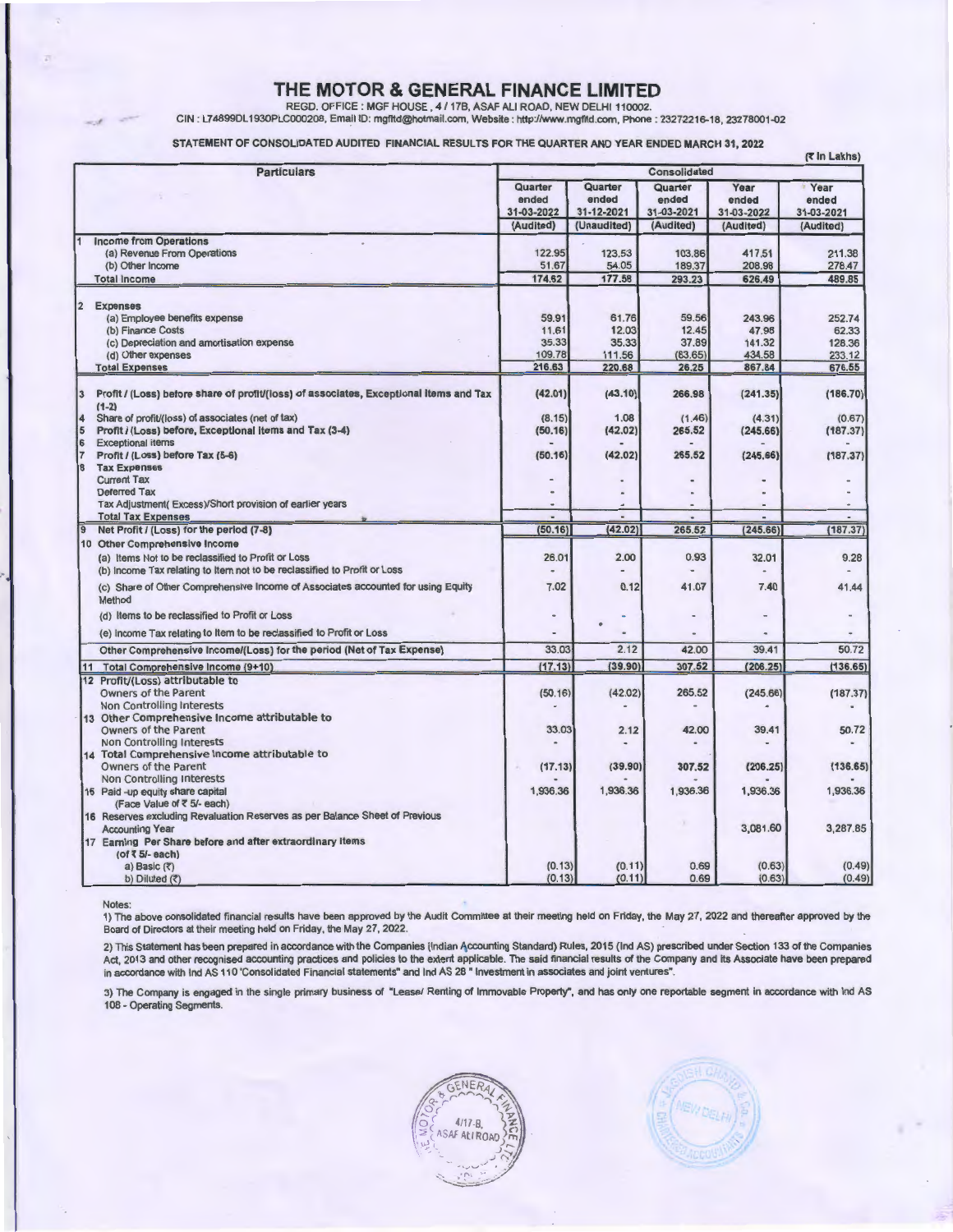4) The company has assessed the potential impact of COVID-19 on the carrying value of property, plant & equipment, investments and other current assets.

For recognition of revenue for the quarter and year ended March 31,2022, management has considered certain concessions/relief/moratorium on rentals extended to its tenants/ticensees considering the extended impact of the pandemic. Such concessions are determined based on various discussions concluded with tenants/licensees on case to case basis. Based on current estimates, management expects to recover the carrying amounts of the assets. The company will continue to closely monitor uncertainties arising of material changes to the future economic conditions.

5) The figures of the last quarter are the balancing figures in respect of standalone financial results between audited figures of the financial year ended on March 31,2022 and the published year to date figures upto 3rd quarter i.e. December 31,2021 of the current year, which were subjected to limited review.

6) The consolidated financial results include the financial results of the following associates:

a) India Lease Development Limited- 31 .35% equity share holding b) Jaybharat Credit Limited- 43.45% equity share holding.

7) In case of India Lease Development Limited, an associate of the Company, audited financial results for the quarter and year ended March 31 , 2022, have following notes:

- Non-Systemically important Non-Deposit taking Company (Reserve bank) Directions, 2016 with regard to maintenance of Credit Concentration/ Investment norms in respect of lending to one of the Company where these are exceeding the limits and at the year end these limits are not exceeded.

8) In case of Jayabharat Credit Limited, an associate of the Company, share of loss of Rs.11.02 and Rs.37.88 Lakhs for the quarter and year ended March 31 , 2022 respectively is not considered in the consolidated financial results due to existing complete impairment in value of investment.

9) The Code on Social Security, 2020 ('Code') relating to employee benefits during employment and post-employment benefits received Presidential assent in September 2020. The Code has been published in the Gazette of India. However, the date on which the Code will come into effect has not been notified. The Company will assess the impact of the Code when it comes into effect and will record any related impact in the period the Code becomes effective.

1 O) The figures of the last quarter are the balancing figures in respect of consolidated financial results between audited figures of the financial year ended on March 31,2022 and the published year to date figures upto 3rd quarter i.e. December 31 ,2021 of the current year, which were subjected to limited review.

11) Previous year/ period figures have been regrouped / reclassified, wherever necessary.

12) The above results of the Company are available on the Company's website www.mgfltd.com.

FOR THE MOTOR & GENERAL FINANCE LIMITED

(RAJIV GUPTA)

(RAJIV GUPTA)<br>CHAIRMAN & MANAGING DIRECTOR & CHIEF EXECUTIVE OFFICER<br>DIN : 00022964

Place: New Delhi Date: May 27, 2022



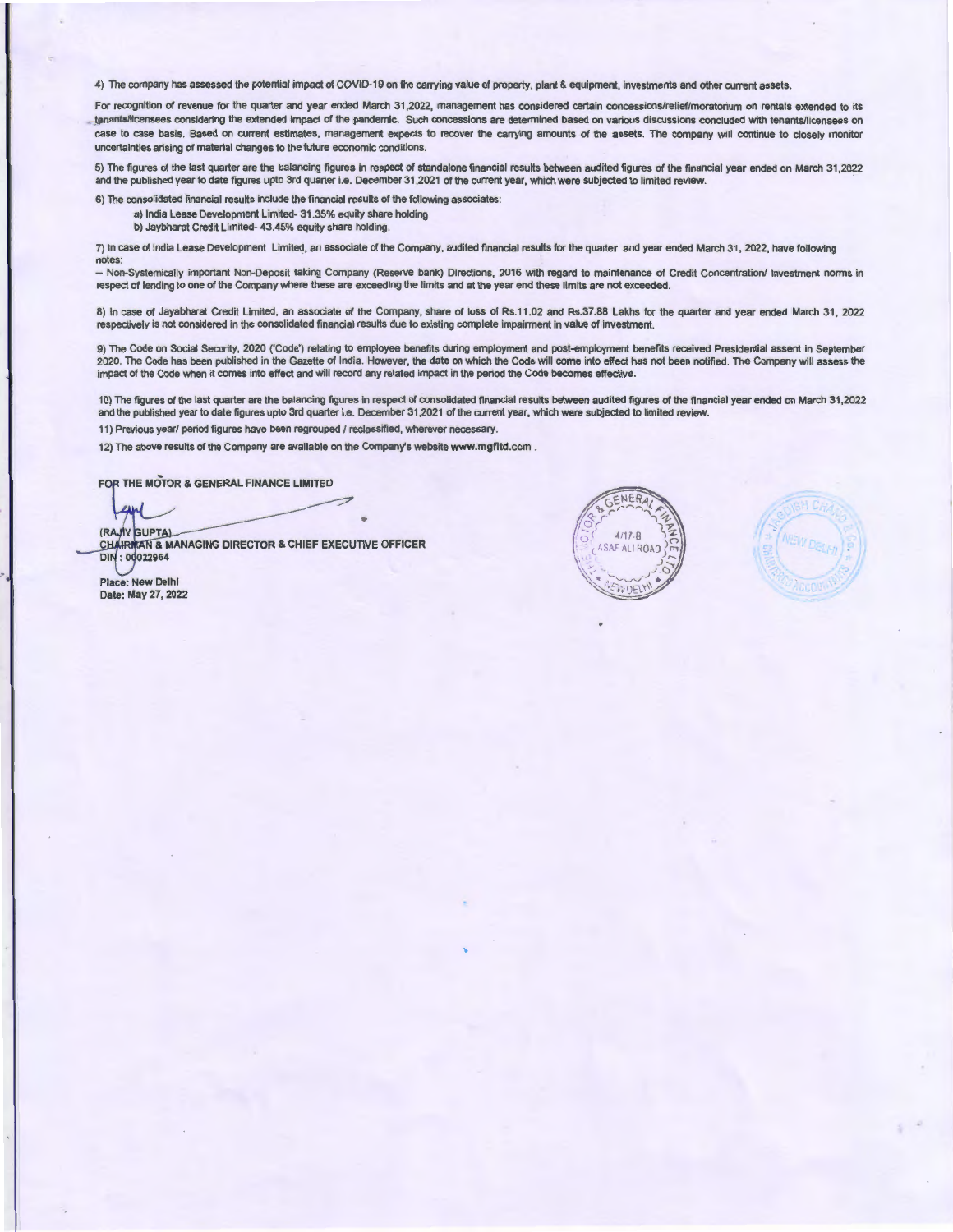REGO. OFFICE : MGF HOUSE , 4 / 17B, ASAF ALI ROAD, NEW DELHI 110002.

GIN : L74899DL 1930PLC000208, Email ID: mgfltd@hotmail.com, Website : http://www.mgfltd.com, Phone: 23272216-18, 23278001-02

#### STATEMENT OF CONSOLIDATED UNAUDITED ASSETS AND LIABILITIES

| (र in Lakhs)                                                                                                                                                                  |                                              |                                              |  |  |
|-------------------------------------------------------------------------------------------------------------------------------------------------------------------------------|----------------------------------------------|----------------------------------------------|--|--|
| particulars                                                                                                                                                                   | March<br>As at<br>31, 2022<br><b>Audited</b> | March<br>As at<br>31, 2021<br><b>Audited</b> |  |  |
| <b>ASSETS</b>                                                                                                                                                                 |                                              |                                              |  |  |
| <b>Non-Current Assets</b>                                                                                                                                                     |                                              |                                              |  |  |
| (a) Property, Plant and Equipment                                                                                                                                             | 2568.51                                      | 2595.42                                      |  |  |
| (b) Investment Property                                                                                                                                                       | 2854.68                                      | 2976.54                                      |  |  |
| (c) Financial Assets                                                                                                                                                          |                                              |                                              |  |  |
| (i) Investments                                                                                                                                                               | 582.10                                       | 565.82                                       |  |  |
| (ii) Loans                                                                                                                                                                    | 39.32                                        | 35.25                                        |  |  |
| (d) Deferred Tax Asset (Net)                                                                                                                                                  | 237.42                                       | 237.42                                       |  |  |
| <b>Total Non-Current Assets</b>                                                                                                                                               | 6282.03                                      | 6410.45                                      |  |  |
| <b>Current Assets</b>                                                                                                                                                         |                                              |                                              |  |  |
| (a) Inventories                                                                                                                                                               | 11356.16                                     | 11356.16                                     |  |  |
| (b) Financial Assets                                                                                                                                                          |                                              |                                              |  |  |
| (i) Trade Receivables                                                                                                                                                         | 56.69                                        | 59.17                                        |  |  |
| (ii) Cash and Cash Equivalents                                                                                                                                                | 4.99                                         | 5.25                                         |  |  |
| (iii) Other Bank Balances                                                                                                                                                     | 18.66                                        | 17.47                                        |  |  |
| (iv) Other Financial Assets                                                                                                                                                   | 0.94                                         | 1.12                                         |  |  |
| (c) Current Tax Assets (Net)                                                                                                                                                  | 83.82                                        | 125.78                                       |  |  |
| (d) Other Current Assets                                                                                                                                                      | 9.25                                         | 7.97                                         |  |  |
| <b>Total Current Assets</b>                                                                                                                                                   | 11530.51                                     | 11572.92                                     |  |  |
| <b>TOTAL ASSETS</b>                                                                                                                                                           | 17812.54                                     | 17983.37                                     |  |  |
| <b>EQUITY AND LIABILITIES</b>                                                                                                                                                 |                                              |                                              |  |  |
| Equity                                                                                                                                                                        |                                              |                                              |  |  |
| (a) Equity Share capital                                                                                                                                                      | 1936.36                                      | 1936.36                                      |  |  |
| (b) Other Equity                                                                                                                                                              | 5676.98                                      | 5883.23                                      |  |  |
| <b>Total Equity</b>                                                                                                                                                           | 7613.34                                      | 7819.59                                      |  |  |
| <b>Liabilities</b>                                                                                                                                                            |                                              |                                              |  |  |
| <b>Non-Current Liabilities</b>                                                                                                                                                |                                              |                                              |  |  |
|                                                                                                                                                                               |                                              |                                              |  |  |
| (a) Financial Liabilities                                                                                                                                                     |                                              |                                              |  |  |
| (i) Borrowings                                                                                                                                                                | 190.34                                       | 170.69                                       |  |  |
| (ii) Other Financial Liabilities                                                                                                                                              | 3586.33                                      | 3604.47                                      |  |  |
| (b) Other non current Liabilities                                                                                                                                             | 130.20                                       | 97.07                                        |  |  |
| (c) Provisions                                                                                                                                                                | 3906.87                                      | 3872.23                                      |  |  |
| <b>Total Non-Current Liabilities</b>                                                                                                                                          |                                              |                                              |  |  |
| <b>Current Liabilities</b>                                                                                                                                                    |                                              |                                              |  |  |
| (a) Financial Liabilities                                                                                                                                                     |                                              |                                              |  |  |
| (i) Borrowings                                                                                                                                                                | 288.93                                       | 383.11                                       |  |  |
| (ii) Trade Payables                                                                                                                                                           |                                              |                                              |  |  |
| (A) total outstanding dues of micro enterprises and small enterprises<br>(B) total outstanding dues of creditors other than Micro Enterprises and<br><b>Small Enterprises</b> |                                              |                                              |  |  |
| (iii) Other Financial Liabilities                                                                                                                                             | 5955.94                                      | 5814.43                                      |  |  |
| (b) Other Current Liabilities                                                                                                                                                 | 14.44                                        | 11.78                                        |  |  |
| (c) Provisions                                                                                                                                                                | 33.02                                        | 82.23                                        |  |  |
| <b>Total Current Liabilities</b>                                                                                                                                              | 6292.33                                      | 6291.55                                      |  |  |
|                                                                                                                                                                               | 17812.54                                     | 17983.37                                     |  |  |
| TOTAL EQUITY & LIABILITIES                                                                                                                                                    |                                              |                                              |  |  |

FOR THE MOTOR & GENERAL FINANCE LIMITED

PTA)

A & MANAGING DIRECTOR & CHIEF EXECUTIVE OFFICER





Place: New Delhi Date: May 27, 2022